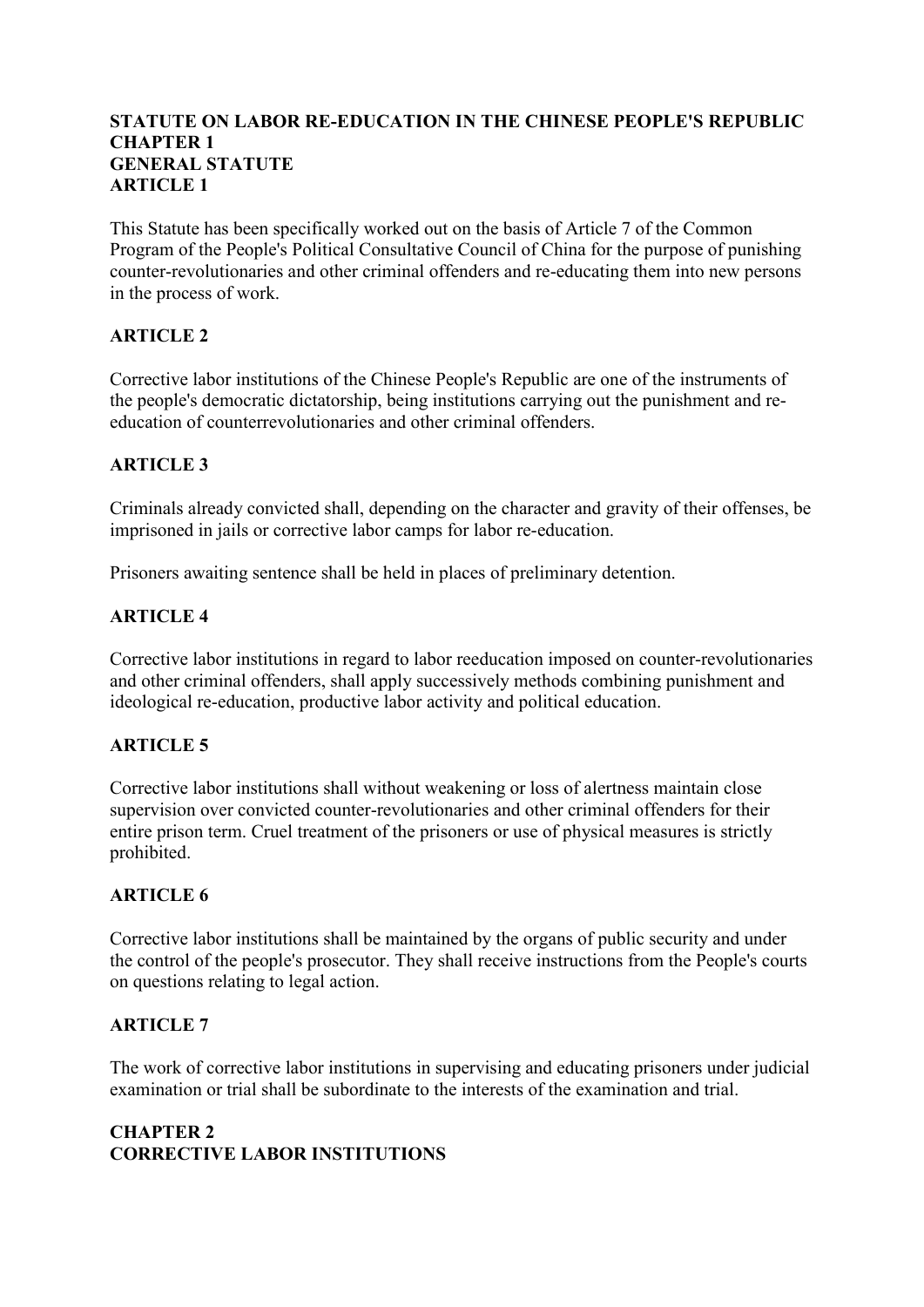## **Section 1 PLACES OF PRELIMINARY DETENTION ARTICLE 8**

Places of preliminary detention are used chiefly for prisoners awaiting sentence.

Criminals sentenced to loss of freedom for a term of up to 2 years whose guidance would be unsuitable in corrective labor camps may be transferred to preliminary detention places to serve their terms.

# **ARTICLE 9**

The administration of preliminary detention places is obligated to familiarize itself with all the information concerning the prisoners awating sentence; prisoners who have committed a serious crime must be kept in strict isolation, accomplices in a crime or prisoners who are connected with the matter are to be kept apart so that the investigative and judicial organs may be able more effectively to conclude the inquiry.

Appropriate work activity must be organized for prisoners awaiting sentence, provided that it does not hinder the inquiry and trial. Convicted prisoners held in preliminary detention places must be kept apart from prisoners still awaiting sentence. They must be compelled

to engage in production work and given political-educational assignments as well.

## **ARTICLE 10**

In the event that persons being kept in preliminary detention places are sentenced to corrective labor work without loss of freedom or it is decided to impose only surveillance, they are to be returned to their former place of dwelling or work when the sentence of the people's court comes into effect; the sentence shall be executed by the local people's government or institution where the convicted person was formerly working.

## **ARTICLE 11**

Places of preliminary detention are divided into central, provincial, municipal, county, and district; they are under the supervision of the people's security organs at the corresponding level.

Preliminary detention places of various levels that are located at one point may, depending on the conditions, be combined.

In case of necessity, preliminary detention places supervised by branches of the bureau of public security in municipal regions of cities under central jurisdiction and cities that are provincial centers may be built.

## **ARTICLE 12**

Preliminary detention places shall have but one chief, one or two deputy chiefs, and several clerks and guards.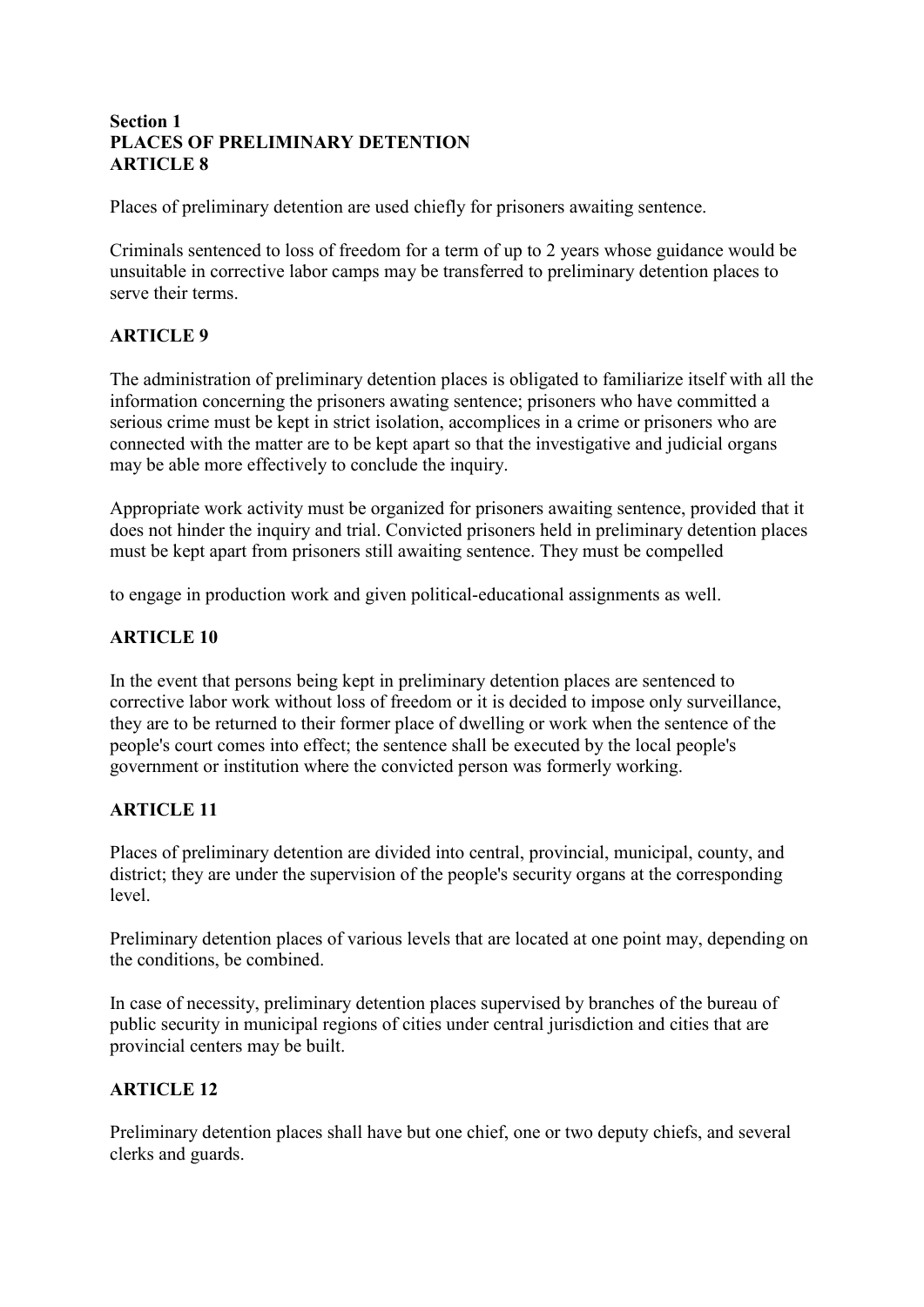# **Section 2 PRISONS ARTICLE 13**

Prisons are chiefly for counter-revolutionaries and other criminal elements who have committed serious offenses and been given the death sentence, the execution of which has been delayed or life imprisonment and whom it would not be practical to use for hard labor outside of prison.

# **ARTICLE 14**

In prison the strictest supervision and careful watch is to be maintained over the prisoners; in case of necessity, solitary confinement may be used. Educating the prisoners and putting them to work shall be effected while observing the strictest of supervision and employing a varied approach.

# **ARTICLE 15**

Prisons built in the provinces and cities in accordance with actual need shall be under the jurisdiction of the people's provincial and municipal public security organs.

# **ARTICLE 16**

Prisons shall have one chief, two or three deputy chiefs, and sections dealing with questions of supervision, education, production, etc.

# **Section 3 CORRECTIVE LABOR CAMPS ARTICLE 17**

Convicted counterrevolutionaries and other criminal offenders whom it is practical to put to work outside of prisons shall be placed in corrective labor camps.

# **ARTICLE 18**

Corrective labor camps are to organize the prisoners for the planned execution of agricultural, industrial, and construction work. Political education is to be combined with the work.

## **ARTICLE 19**

Corrective labor camps built in accordance with actual need in the provinces and cities shall be under the jurisdiction of the people's provincial and municipal public security organs.

## **ARTICLE 20**

Small, medium-size, and large brigades, individual and combined detachments, each of which is to be headed by a chief and several deputies, may be set up in the corrective labor camps, depending on the number of prisoners and industrial requirements.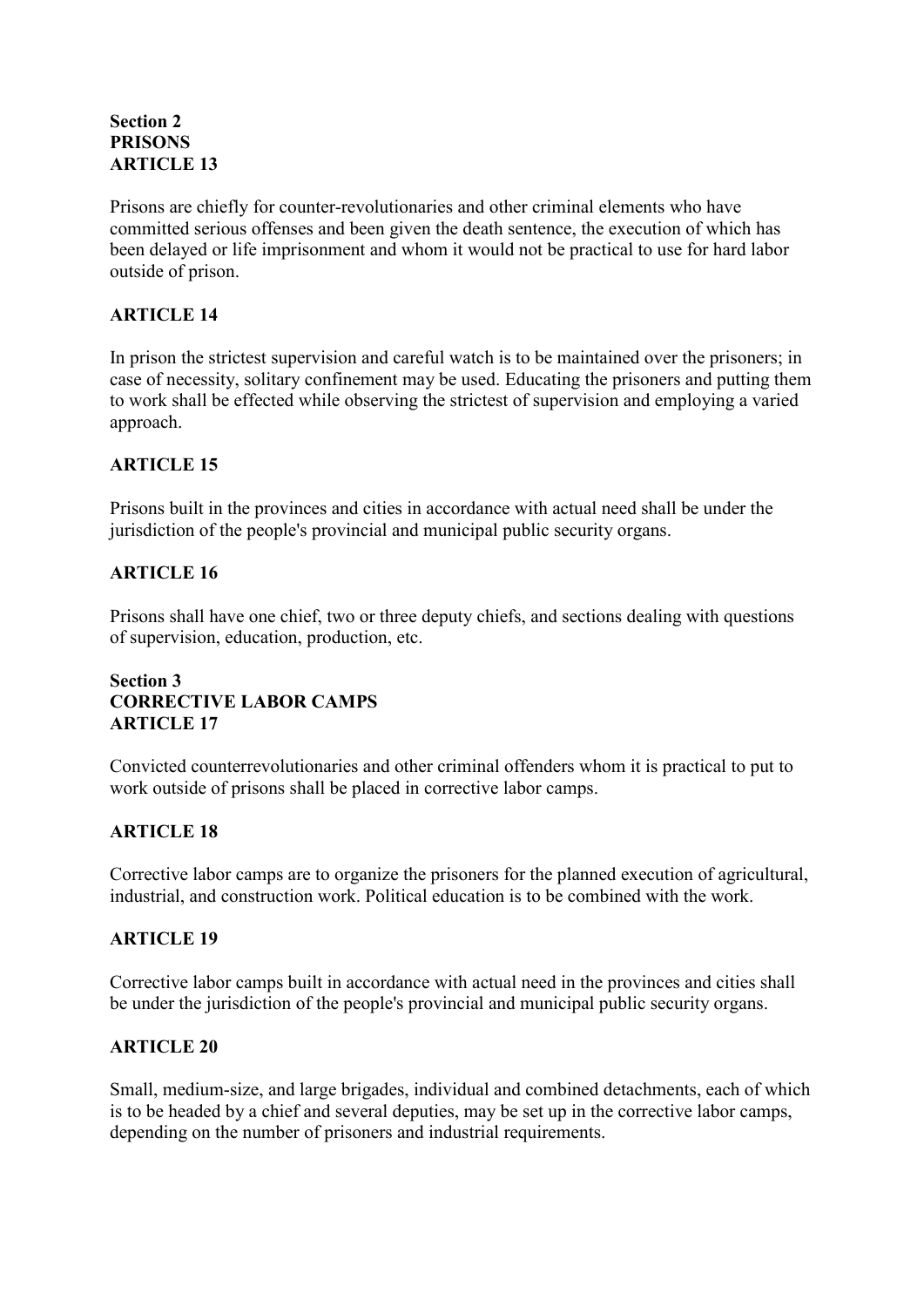## **Section 4 CORRECTIVE SETTLEMENTS FOR JUVENILE OFFENDERS ARTICLE 21**

Juvenile offenders 13-18 years of age shall be kept in corrective settlements for juvenile offenders.

# **ARTICLE 22**

Corrective settlements for juvenile offenders shall lay emphasis on the political education of the juvenile offenders, on educating them in the spirit of the new morality, on instilling them with the basic concepts of culture and industrial technology; they shall be set to light work with due regard for their physical development.

# **ARTICLE 23**

Corrective labor settlements for juvenile offenders shall be established in the provinces and cities in accordance with actual need. They shall be under the jurisdiction of the people's provincial and municipal public security organs.

## **ARTICLE 24**

Corrective settlements for juvenile offenders shall have one settlement chief, one or two deputy chiefs, and perhaps several teachers, depending on work requirements.

# **CHAPTER 3 LABOR AND IDEOLOGICAL RE-EDUCATION ARTICLE 25**

Labor re-education must be conducted in conjunction with ideological and political education so that the compulsory work may gradually approximate voluntary work, thereby attaining the goal of transforming criminals into new persons.

# **ARTICLE 26**

It is necessary to conduct constant and systematic group instruction as well as individual conversations with the prisoners, to show them literature for reading, to organize discussions and resort to other forms of work, to explain what a criminal offense is and how necessary it is to obey the law, to set up courses on modern politics, to carry out industrial-labor training, and to develop cultural and educational programs so as to reveal the essence of the crime and persuade them to renounce the thought of crime and create a new conception of morality. It is possible to organize appropriate sports activities and cultural attractions as well as talks involving their living conditions, work, and studies.

## **ARTICLE 27**

It is necessary to pay attention to the education of criminals who possess industrial skills and work habits. In the case of prisoners with technical qualifications efforts should be made to use them fully during the course of their corrective labor work.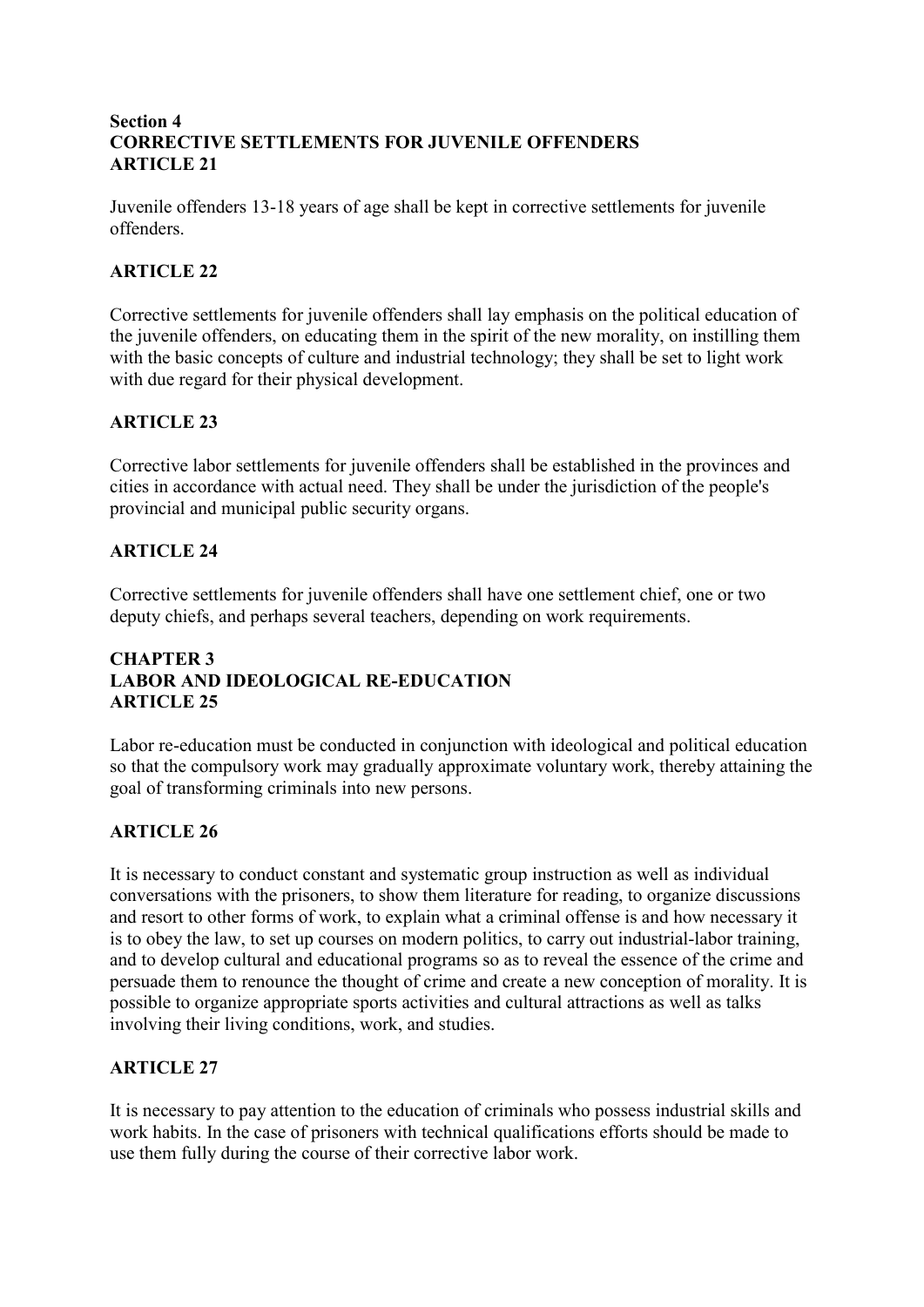# **ARTICLE 28**

It is possible to organize production competitions among the prisoners in order to increase the work output and promote a greater labor activity on the part of the prisoners.

#### **ARTICLE 29**

In order to observe the re-education process of prisoners, it is necessary to start a card file for them and to designate a special coworker to enter on the cards information relevant to the way the prisoners maintain discipline, their attitude toward work and study. These entries must be regularly checked.

#### **CHAPTER 4 THE INDUSTRIAL ACTIVITY OF CORRECTIVE LABOR INSTITUTIONS ARTICLE 30**

The industrial activity of corrective labor institutions must serve the cause of state economic construction and be included in the overall national plan for production and construction.

#### **ARTICLE 31**

The industrial activity of corrective labor institutions shall be under the sole direction of the financial and economic committees of the appropriate people's governments and be specifically managed by the corresponding agriculture, forestry, industrial, financial, communications, water supply, trade, and other interested agencies.

#### **ARTICLE 32**

It is necessary to set up centrally, in the provinces and cities commissions for administration of the industrial activity of corrective labor institutions in order to guide and supervise implementation of the industrial plans of corrective labor institutions. The commissions shall be made up of responsible workers in the appropriate financial and economic agencies, organs of public security and justice.

## **ARTICLE 33**

The basic policy for the industrial activity of corrective labor institutions shall be determined in accordance with the following principles: administration concentrated in the provinces and cities; rounded development of agricultural production under the centralized guidance of the provinces and cities; development of the production potential in the fields of manufacturing, mining of ores and coal, organization of irrigation, road, and other construction.

In districts and chief towns of the district the work shall be organized in principle directly in the places of preliminary detention. It is also possible to conduct the work on a district or municipal scale outside of the places of preliminary detention.

#### **ARTICLE 34**

In connection with the organization of the prisoners' work, it is necessary to make the arrangements in conformity with safety rules and to draw up accident prevention rules. If it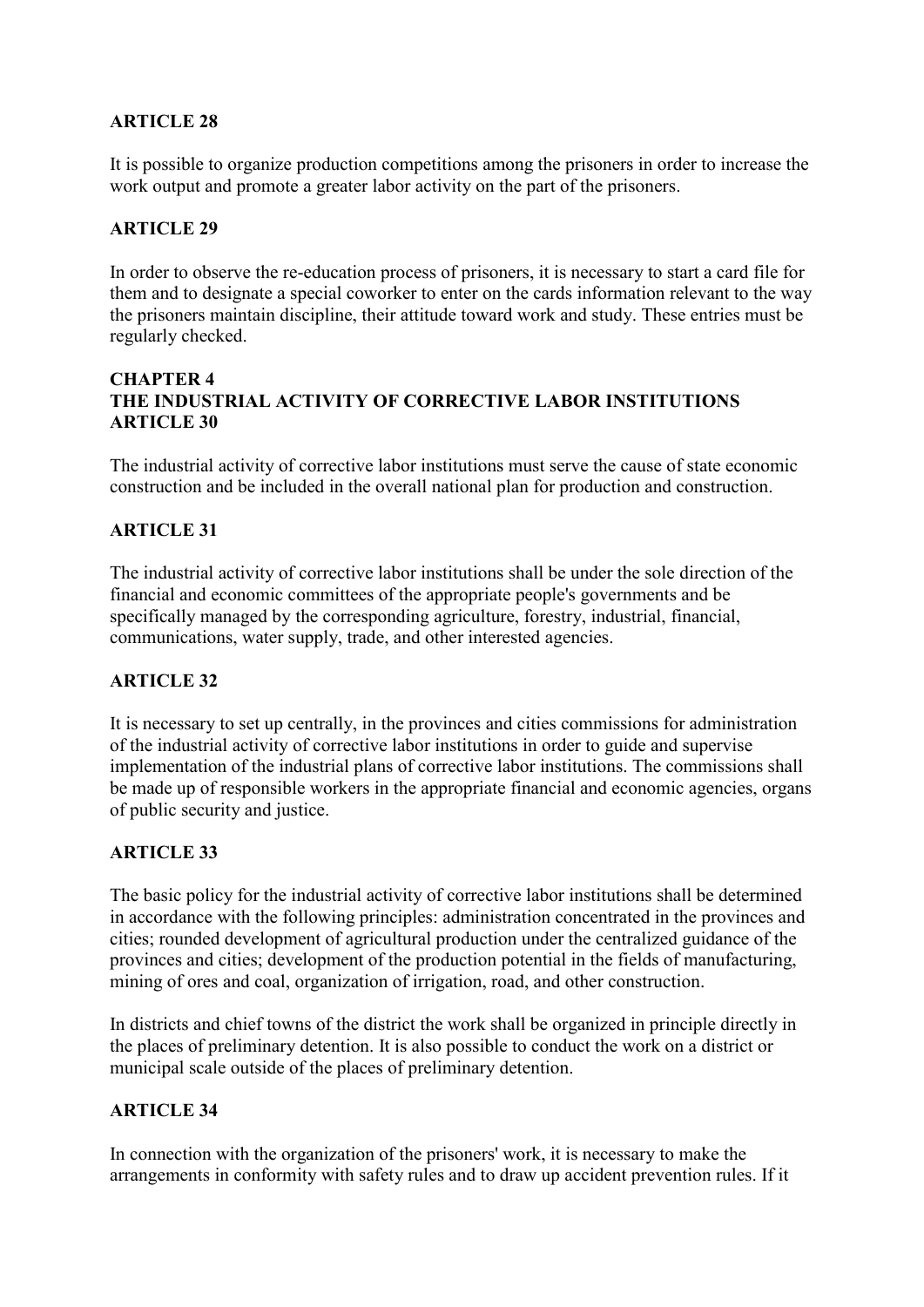happens that due to industrial courses or a natural calamity a prisoner is maimed or killed, he or his family must, depending on the circumstances, be given suitable care.

# **ARTICLE 35**

The Ministry of Public Security of the Central People's Government may, depending on the number of prisoners in a given region, the production situation, and the needs of the state construction program work out plans for shifting the prison labor force, and to submit them to the State Administrative Council for confirmation, after which this shift will be effected through the central channels. However, if the number of prisoners is comparatively small, temporary and minor transfers may be made with the permission of Ministry of Public Security of the Central People's Government.

#### **CHAPTER 5 ARRANGEMENTS FOR KEEPING PRISONERS Section 1 COMMITMENT ARTICLE 36**

The commitment must be carried out on the basis of a court sentence, writ or order for arrest. Should any of the above-mentioned documents be lacking, the commitment may not be carried out. If it is discovered that the material set forth in any of the abovementioned documents does not reflect with the actual situation, or does so incompletely, the organs which originated these documents must submit an explanation or an addendum.

#### **ARTICLE 37**

A prisoner must be given a medical examination at the time he is committed. If one of the following is present, commitment (except for prisoners who have perpetrated major counterrevolutionary or other serious crimes) is not permitted;

- 1. Mental illness or serious infectious disease;
- 2. Mental disease, when commitment would endanger the life of the prisoner;
- 3. Pregnancy or a period of less than 6 months since childbirth.

Persons in the above categories who are not subject to commitment must, depending on the specific circumstances, be placed in a hospital by the agencies at whose disposal they are, transferred under custody, or placed in another suitable place.

## **ARTICLE 38**

Upon commitment prisoners must, depending on the actual circumstances of the case, be kept in common rooms or solitary confinement. Women must be kept in separate rooms, ill persons in isolation wards; women prisoners must be in the custody of women guards.

#### **ARTICLE 39**

Women sent to detention places may not take their children with them; in the event that a woman is actually unable to place the children in a school, divisions of the civil administration of the state administrative agencies shall arrange locally for the education of these children by private persons, orphan asylums, or nurseries, with all the necessary expenses to be borne by social security.

#### **ARTICLE 40**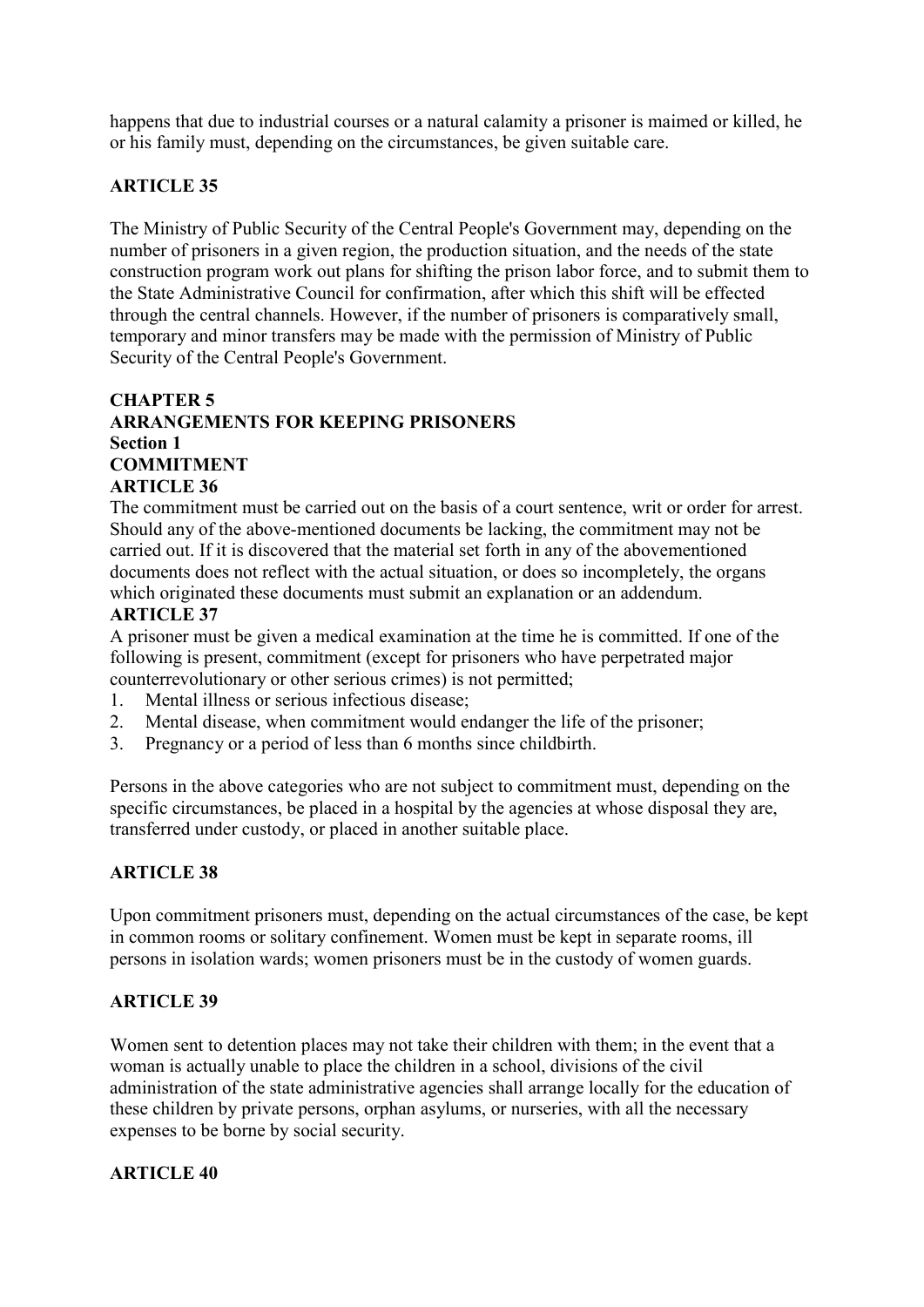Upon admittance a prisoner is to be searched carefully. Prohibited objects shall be surrendered to a people's court for confiscation. Objects that are not daily necessities must be taken away by the administration for safekeeping, in which case an appropriate receipt shall be furnished the prisoner, the objects to be returned when he is freed. However, a prisoner may be allowed to use these things if there are valid reasons. If materials are found that may assist the court and inquiry, they must be turned over to the appropriate judicial or investigating agencies. Women must be searched by women guards.

# **ARTICLE 41**

Upon admittance the following information concerning a prisoner must be entered in a register: surname and given name, sex, age, nationality, birthplace, address, parentage, occupation, cultural level, distinctive marks, reason for conviction, term of imprisonment, condition of health, family status, name of people's court that passed sentence; in case of need a photograph may be affixed.

## **ARTICLE 42**

In the event that the legally established term of commitment of persons awaiting sentence has already expired and the inquiry or trial is still continuing, the preliminary detention chamber must make timely transmission of this fact to the agency that committed the prisoner to this chamber for the swiftest decision possible.

## **ARTICLE 43**

If a corrective labor institution discovers reliable material about a condemned prisoner while he is there and the material shows the case in another light, it must immediately forward a request for review either by the judicial body which tried the case or to the local people's court, accompanied by adequate justification for its action.

#### **Section 2 CUSTODY ARTICLE 44**

Armed custody of prisoners shall be carried out by the people's public security troops. Corrective labor institutions must exercise operational management in effecting the execution of custody of its charges.

## **ARTICLE 45**

The areas around the places of confinement, work, and recreation of the prisoners as well as their movements must be carefully guarded. No one entering the places of confinement or recreation of the prisoners, except for the guards and inspectors, shall be authorized to have weapons in his possession.

## **ARTICLE 46**

In the event of a threat of escape, mutiny, or other dangerous actions on the part of the prisoners, shackles may be used if there are specific instructions by investigating agencies or the permission of responsible officials of the corrective labor institution. However, the shackles must be removed as soon as the abovementioned circumstances pass. **ARTICLE 47**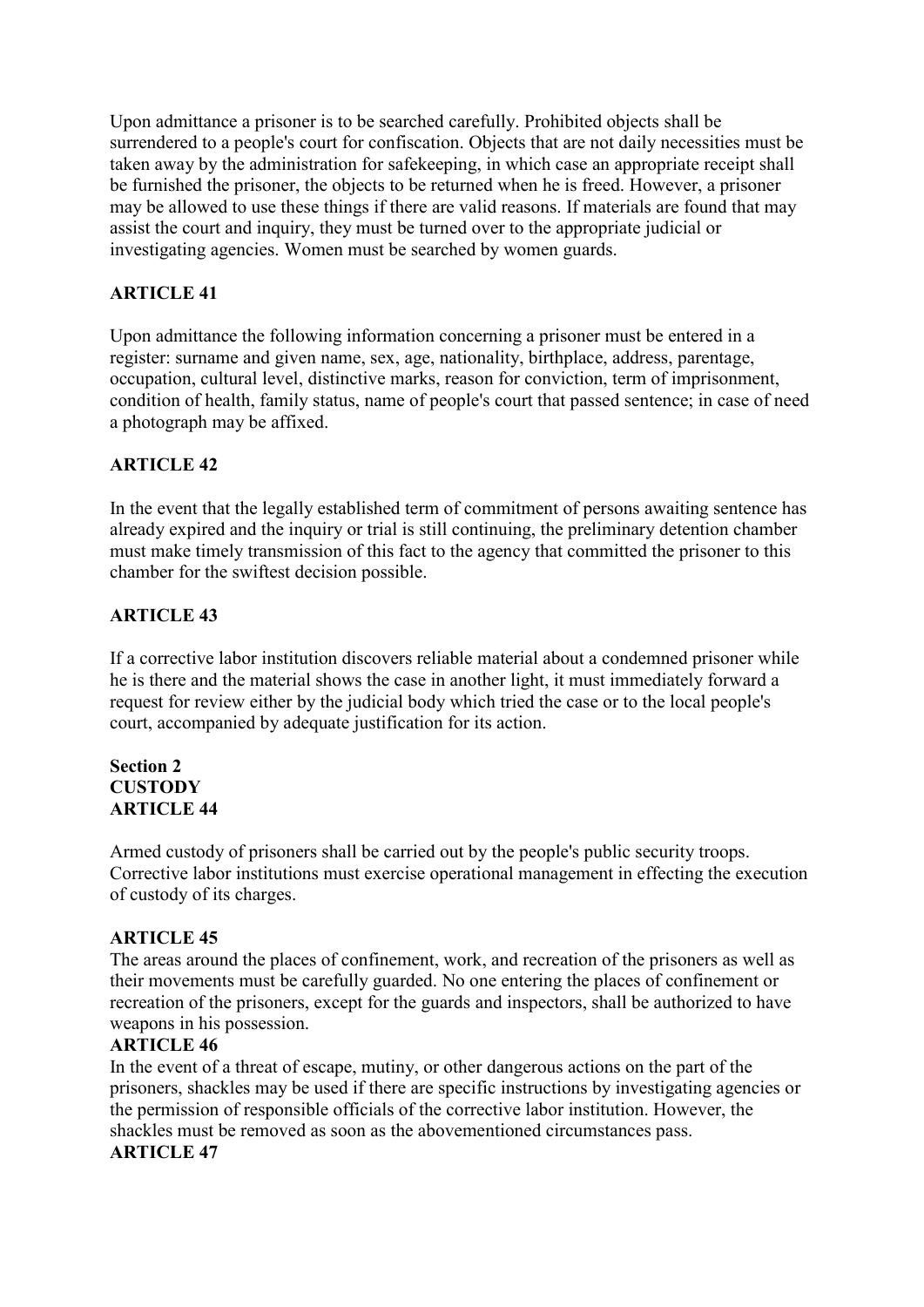In any of the circumstances mentioned below, when accepted measures do not produce the proper result, corrective labor institutions and guard soldiers may use arms:

- 1. Mass meeting of the prisoners;
- 2. Flight of a prisoner when he fails to obey a command to stop or offers resistance when detained;
- 3. The presence in the hand of a prisoner of an object which may cause bodily harm or other dangerous objects at the time he is committing some crime or act of destruction and fails to obey a command to stop or offers resistance;
- 4. Kidnaping a prisoner or while helping a prisoner to escape, when the persons kidnaping the prisoner or helping him to escape fail to obey a command to stop;
- 5. Seizure of arms from a guard by a prisoner.

A detailed report on each case of arms use must be prepared and forwarded to the appropriate agencies of the people's public security and the people's prosecutor for verification.

Workers in corrective labor institutions and the guards shall be held criminally responsible for any improper use of arms ending in a criminal offense.

## **ARTICLE 48**

In the case of a natural disaster or other unexpected events corrective labor institutions and the guard troops must employ all measures to rescue the prisoners, but must also strengthen the guard.

#### **ARTICLE 49**

Corrective labor institutions must check the prisoners and place of incarceration every year; a general inspection must be carried out once a week or every other week.

## **Section 3 MODE OF LIFE ARTICLE 50**

Clothing and food must be distributed according to a single standard. It is categorically forbidden to decrease the norms or to use them in other than the prescribed ways. Persons charged with the feeding of prisoners must try to improve the food in every way possible within the established norms, taking necessary cognizance of the customs of prisoners from the national minorities.

#### **ARTICLE 51**

Supply points may be set up within corrective labor institutions to provide the prisoners with additional foods and objects of daily use in accordance with actual need.

## **ARTICLE 52**

The prisoners daily work schedule should be 9-10 hours in duration; for seasonal work it may not exceed 12 hours. Time for sleep should normally be 8 hours a day. Time for study is to be determined in accordance with the specific situation, but it must not average less than 1 hour a day. Time for sleep and study must be increased in the case of juvenile offenders. Walks of 1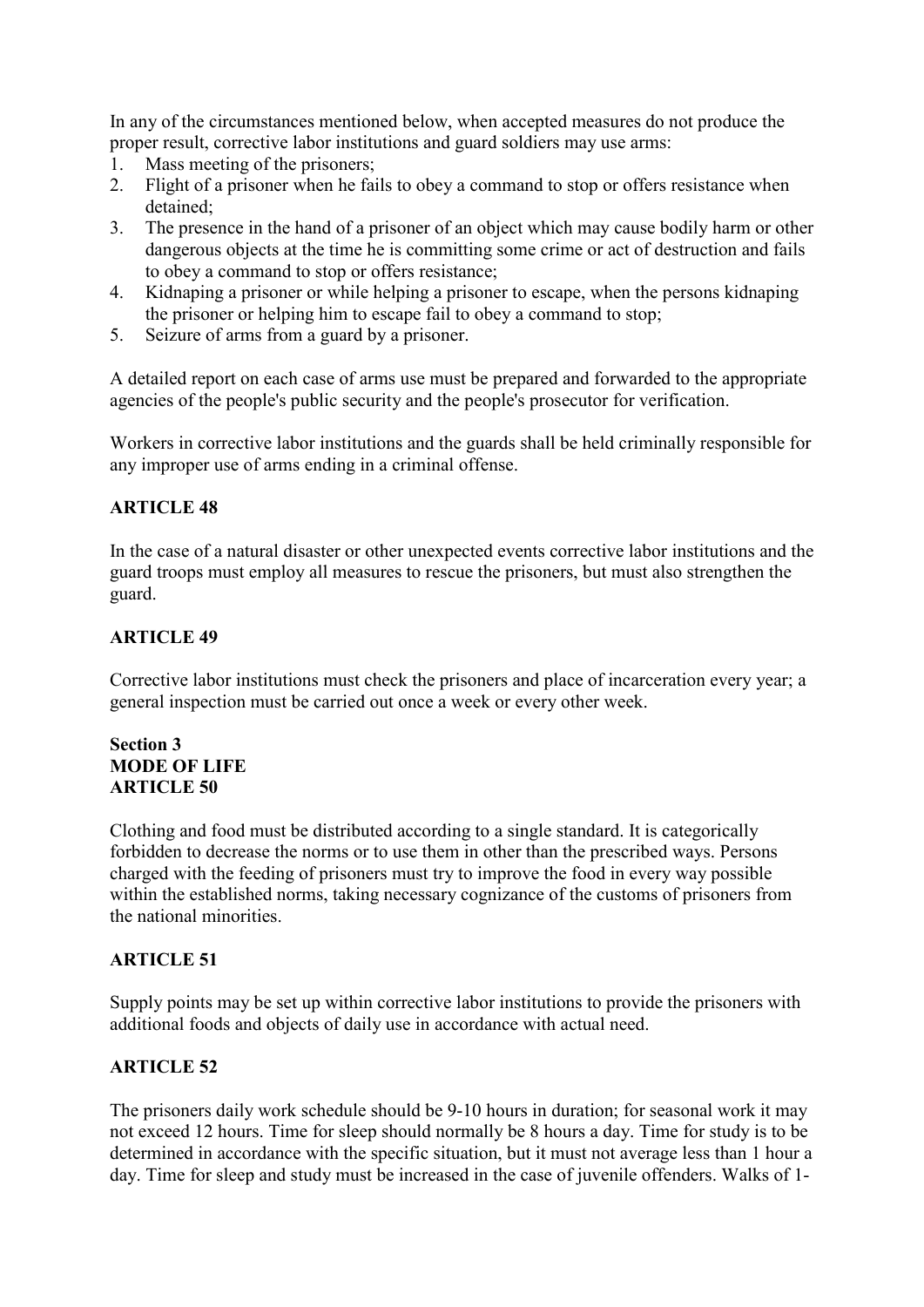2 hours a day outside the living quarters must be arranged for prisoners who do not take part in the work. One day every fortnight shall be set aside for rest, one day a week for juvenile offenders.

# **ARTICLE 53**

Depending on their size, corrective labor institutions must set up first aid points, hospitals or other surgicalmedical facilities equipped with the necessary medical supplies. However, in district (municipal) places of preliminary detention where there are few prisoners surgical and medical aid may be entrusted to district hospitals.

Steps must be taken to provide prisoners with bathing, hair cutting, and laundry facilities together with disinfectants, anti-epidemic and other hygienic necessities.

## **ARTICLE 54**

In case a prisoner dies, a legal-medical inquest and investigation must be conducted by the local people's court. Moreover, the members of the prisoners family and the agency that committed the prisoner to the corrective labor institution must be notified.

#### **ARTICLE 55**

Funds for the medical and sanitation needs of the prisoner, for their instruction and physical education, as well as cultural and popular measures shall be provided by the corrective labor institutions in accordance with established standards and actual requirements.

## **Section 4 MEETINGS AND CORRESPONDENCE ARTICLE 56**

Prisoners may meet with members of their families no more than twice a month. Each meeting lasting no more than 30 minutes. Under special circumstances and with the permission of a responsible person from the corrective labor institution, the meeting period may be extended. At the meetings speaking in sign language or in foreign languages is prohibited. At meetings of foreign prisoners with their relatives someone must be present who knows their language. Meetings with members of the family in the case of prisoners awaiting sentence shall take place with the permission of the court or agency that committed the prisoner to the given corrective labor institution.

#### **ARTICLE 57**

Daily necessities and money sent to a prisoner by his relatives must be carefully inspected at the corrective labor institution. The sending of unneeded articles is prohibited.

The money sent to a prisoner by his relatives shall be taken by the corrective labor institution for his account and safekeeping and a receipt issued to the prisoner. When required, it may be given to him provided that he has valid reasons for spending it.

#### **ARTICLE 58**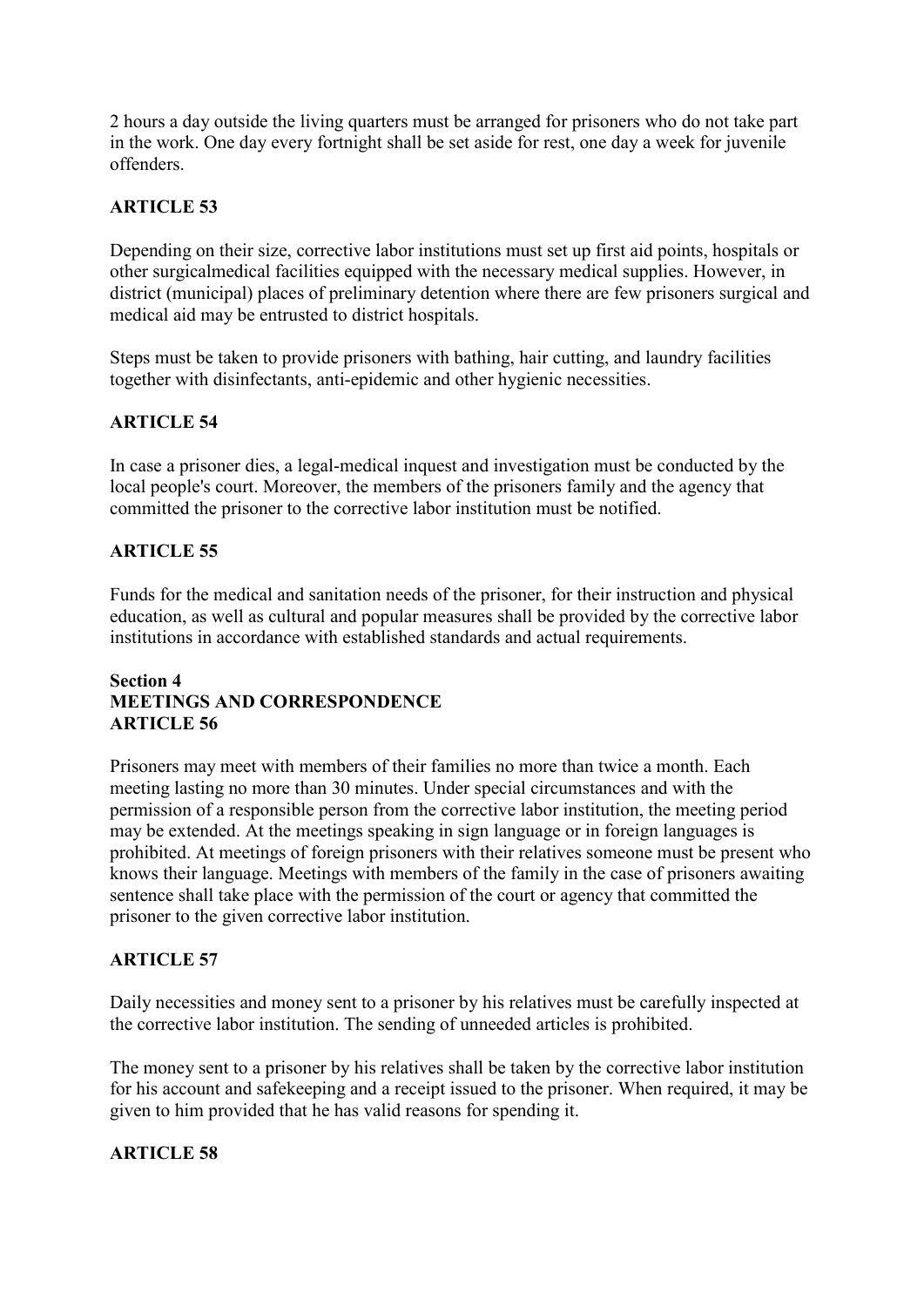Letters addressed to and received by prisoners must be examined by the corrective labor institution. Letters of prisoners under judicial examination shall be checked by the agency that sent the prisoner to the corrective labor institution, by a legal organ, or by the corrective labor institution at their instruction. Any materials discovered whereby an attempt is made to prompt a prisoner as to how to present the circumstances of the case or materials hindering his re-education must be removed.

# **ARTICLE 59**

Under special circumstances the meetings of a prisoner with his relatives, the reception of broadcasts by him as well as the receiving and dispatching of letters may be restricted or suspended.

# **Section 5 RELEASE ON BAIL ARTICLE 60**

If one of the circumstances mentioned below obtains, the release of a prisoner on bail beyond the place of confinement may be authorized. However, it is necessary that appropriate people's security agencies review and authorize the request. It is also necessary to inform the people's public security agencies in the locality where the prisoner resides to this effect so that they may be able to keep him under surveillance. The time for which a criminal is released on bail shall be reckoned in the term of punishment. A prisoner may be released on bail:

- 1. In case of serious illness requiring treatment beyond the confines of the detention place; however, this does not apply to major offenders who have committed serious crimes;
- 2. If he is 55 years or older or is an invalid serving a term of less than 5 years and he is no longer a danger to society.

Point 1 is also applicable to a prisoner under judicial examination. However, in this case it is necessary first to obtain the authorization of the agency that committed the prisoner and to notify the people's security agency in the locality where the prisoner resides of the need to place him under surveillance.

#### **Section 6 DISCHARGE ARTICLE 61**

A prisoner shall be set free under one of the following circumstances:

- 1. Expiration of the term of punishment;
- 2. Receipt of notification from an investigative or judicial agency concerning the necessity for discharge;
- 3. Pre-term discharge.

Prisoners subject to discharge shall obtain a certificate of discharge from the corrective labor institution. The discharge must be effected in time. A description of the prisoners behavior shall be entered on the certificate of discharge prior to his release. Funds for the prisoner's return to his home shall be provided by the corrective labor institution. If he is seriously ill, his relatives must be notified so that they may come for him.

# **ARTICLE 62**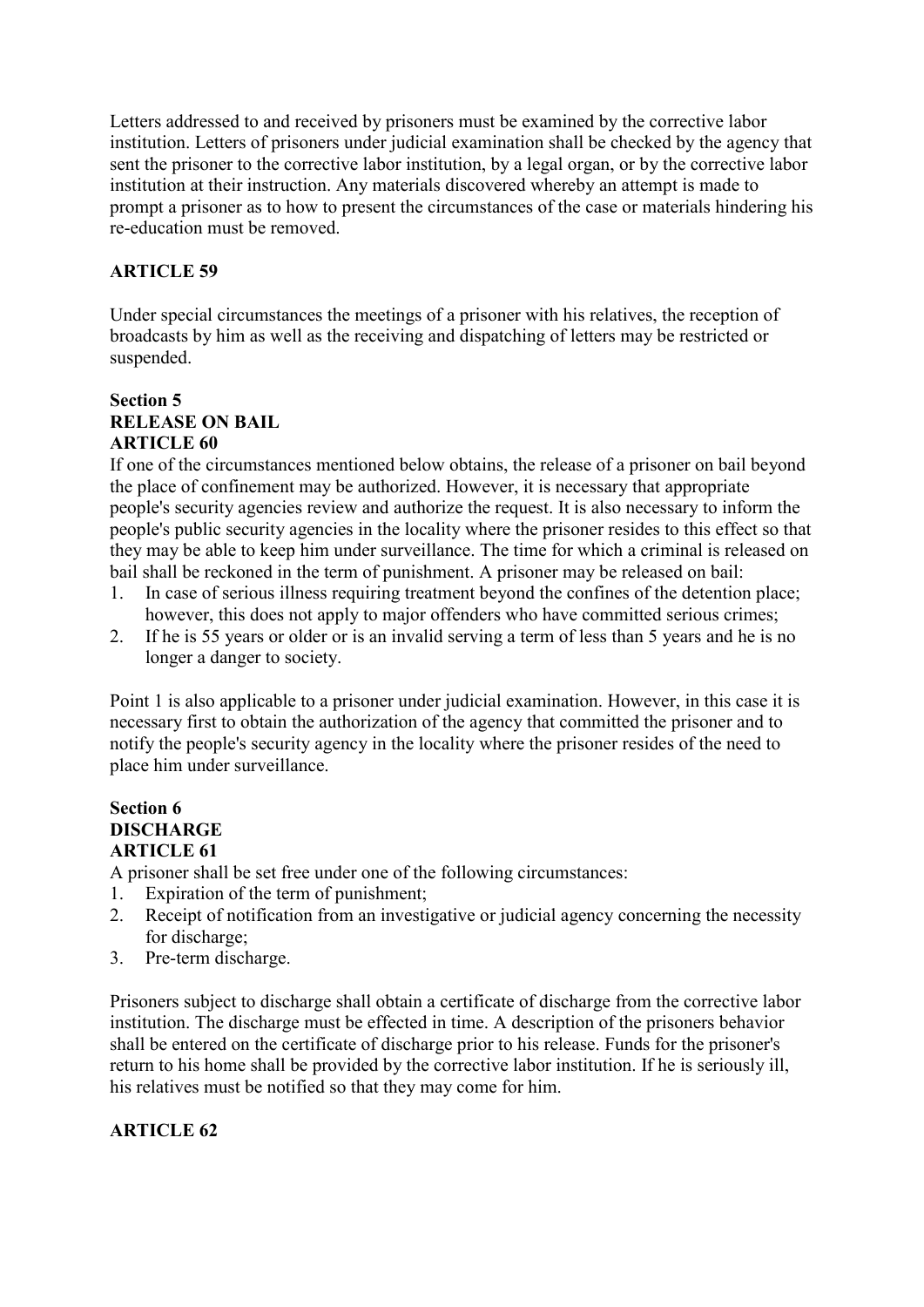If a prisoner whose term has expired prior to release his desire to remain in the camp for work, or he has no home and trade, or there is no possibility of achieving them locally in sparsely-populated regions, the corrective labor camp must make work arrangements. The regulations for such work arrangements shall be separately defined.

# **Section 7 CONTROL AND OBSERVATION COMMITTIES ARTICLE 63**

Control and observation committees must be appointed in corrective labor camps located in regions that are comparatively remote from the provincial center and have a prison population of 3,000 men or more.

# **ARTICLE 64**

The task of the control and observation committees shall include the supervision, inspection, and direction of the work of corrective labor camps with respect to the work, education, and methods of maintaining the prisoners as well as the use of a system of incentives and penalties.

# **ARTICLE 65**

The control and observation committee shall consist of 5-7 members, including 1 or 2 representatives of the provincial people's public security agency and of the people's court as well as responsible officials from the given corrective labor camp.

# **ARTICLE 66**

Control and observation committees shall report periodically on their work to the provincial organs of the people's public security. The people's court, and the people's prosecutor and to obtain instructions from them.

# **Section 8**

#### **INCENTIVES AND PENALTIES ARTICLE 67**

A system of incentives and penalties, with clear-cut demarcation between the incentive and penalty measures shall be worked out for the prisoners so as to enable them to atone for their guilt by services.

# **ARTICLE 68**

Given one of the following circumstances, a prisoner may, depending on the specific facts in each individual case, be cited as an example, be granted a material reward, receive an expression of appreciation, have his term shortened, be discharged before the term has expired, or be favored in some other way:

- 1. Constant maintenance of discipline, persistent study, and manifestation of sincere repentance for his offense;
- 2. Inducing other prisoners to terminate illegal actions, uncovering without or within the places of confinement counterrevolutionary organizations and counterrevolutionary activity, the authenticity of which is confirmed by an investigation;
- 3. Industrious work, fulfillment and overfulfillment of production quotas;
- 4. Special service in economizing on raw material and protecting public property;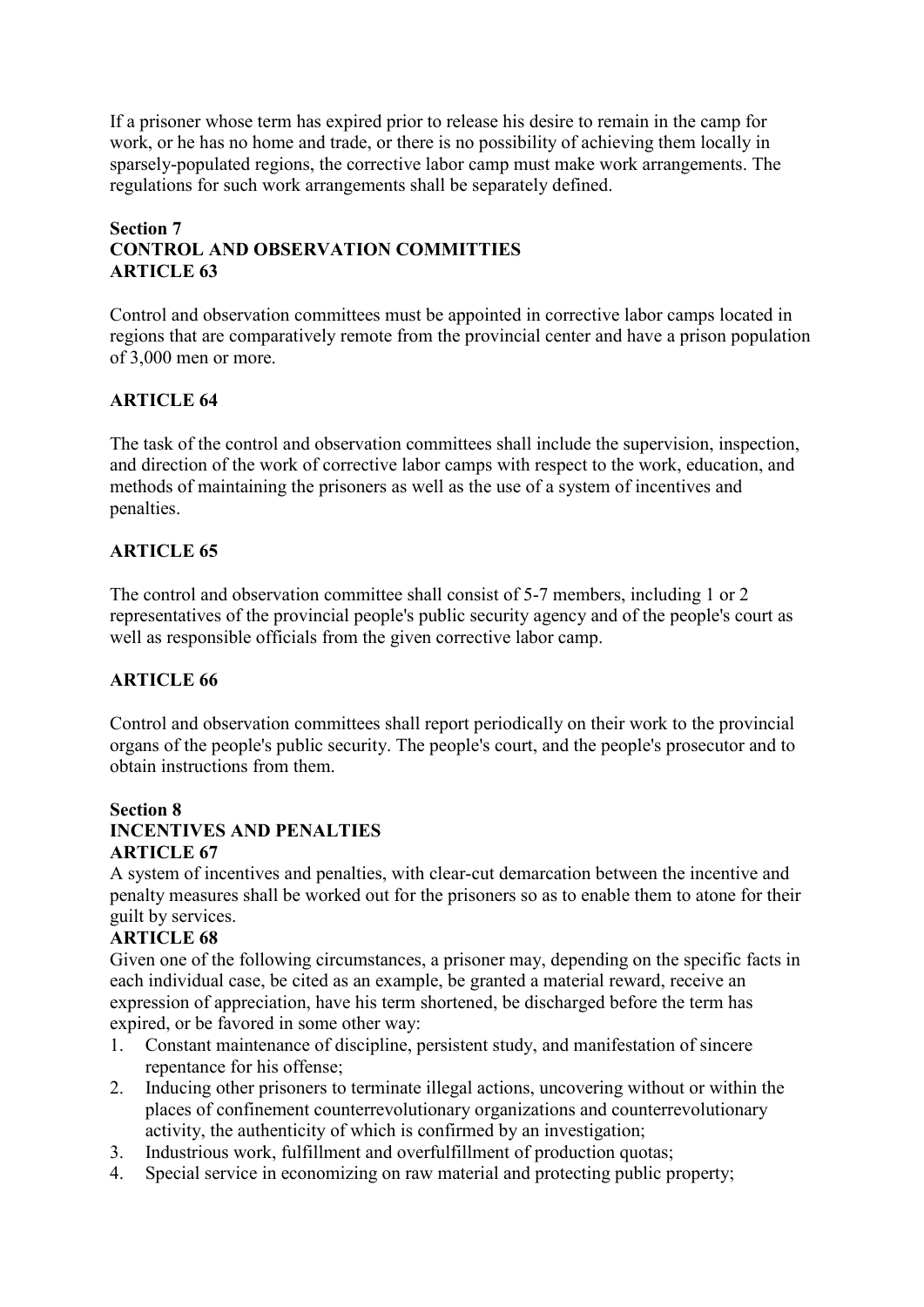- 5. Diligent study of technology, discoveries and inventions, special services in communicating technical knowledge and skills to others;
- 6. Prevention of injury by warding off disaster or accident;
- 7. Performing other acts useful to the state and people.

# **ARTICLE 69**

Given one of the following circumstances, a prisoner may, depending on the specific facts, be rebuked, reprimanded, locked up, punished in other ways:

Actions hindering the re-education of other prisoners;

Careless attitude toward tools or damaging them;

Evasion of work and sabotage;

Other actions disturbing the system of maintaining the prisoners.

# **ARTICLE 70**

All the incentives and penalties set forth in Article 68 and 69 may be announced and executed after consideration and confirmation by responsible officials of the corrective labor institutions. With respect to a lessening of punishment or pre-term discharge, it is necessary to communicate with the appropriate people's public security agency for consideration and confirmation and to obtain the approval of the local provincial, municipal people's court, after which an announcement shall be made and the measures executed.

# **ARTICLE 71**

In the event that a prisoner commits one of the following crimes while serving his sentence, the corrective labor institution must, depending on the gravity of the crime in each specific case, report the matter to the local court with a request for punishment according to the law:

- 1. Riot, crimes, and instigating others to commit crimes;
- 2. Participation in an escape or organization of an escape;
- 3. Damaging construction installations or major public property;
- 4. Open resistance to measures conducting to work and continuing resistance even after repeated rebukes;
- 5. (5) Other actions seriously violating the law.

# **ARTICLE 72**

In the event that important counterrevolutionary criminals, bandit-recidivists, thief-recidivists and others, while in corrective labor institutons, refuse to work diligently, repeatedly violate regulations, and show thereby that they still have not become re-educated and that after discharge they will surely continue to endanger public order, the corrective labor institutions shall present their views to the appropriate people's public security agencies and request consideration before expiration of the sentences. The additional labor re-education of these criminals will be effected after the local people's court pronounces sentence.

# **ARTICLE 73**

If the behavior of a prisoner indicates genuine repentence after the imposition of a penalty, it is possible, depending on the degree of repentence, to lighten or completely cancel the penalty imposed on him.

**Section 9 FINANCIAL RESOURCES ARTICLE 74**  The sources of funds of corrective labor institutions are: